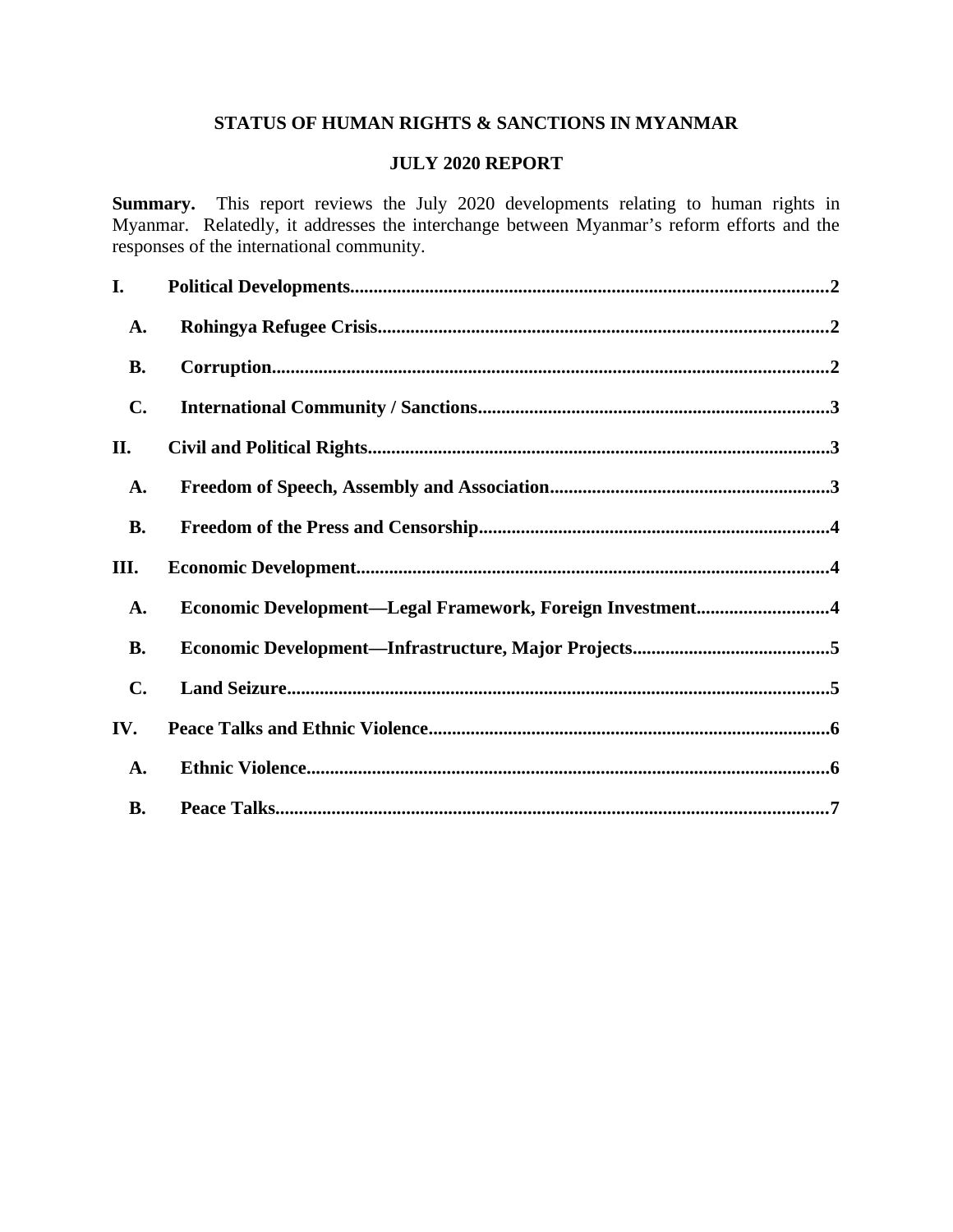## **I. Political Developments**

## <span id="page-1-2"></span><span id="page-1-0"></span>**A. Rohingya Refugee Crisis**

According to the World Health Organization's ("WHO") recent Bangladesh Rohingya Crisis situation report, as of July 29, there were 66 confirmed COVID-19 cases among the Rohingya refugee population in  $Cox$ 's Bazar.<sup>1</sup> The WHO also reports that there were 35 Rohingya refugees in isolation in Cox's Bazar, 6 total deaths due to the pandemic and 1,724 tests had been conducted.<sup>2</sup> Aid groups and humanitarian agencies remain extremely concerned that 80% of non-governmental organization staff are barred from entering the camps to reduce the risk of transmission, resulting in a reduction in a number of services.<sup>3</sup> Despite barriers to access, the United Nations and other humanitarian agencies have scrambled to construct new centers for diagnosing, isolating and treating patients with COVID-19. At the end of June, the HOPE Foundation for Bangladesh opened a 50-bed isolation and treatment center for COVID-19 patients.<sup>4</sup> In addition, the region's first intensive care unit also opened at the end of June in Sadar Hospital in Cox's Bazar. The UN High Commissioner for Refugees aims to create 1,900 beds for coronavirus patients.<sup>5</sup> Most of the contact tracing and tracking and community outreach is handled by Rohingya volunteers. Since the government-imposed internet blackout remains in effect, this outreach must be done door-to-door.<sup>6</sup>

In July, Human Rights Watch entreated Bangladesh authorities to immediately move over 300 Rohingya refugees, including at least 33 children, from the island of Bhasan Char.<sup>7</sup> The Bangladesh government has yet to allow United Nations officials to provide protection services and aid to the refugees detained on Bhasan Char. $8\,$  In May, the Bangladesh authorities had quarantined the refugees on Bhasan Char to prevent the spread of COVID-19 in the crowded refugee camps.<sup>9</sup> However, the refugees remain on the island over two months later. The refugees are vulnerable to the risk of flooding and storms in the ongoing monsoon season.<sup>10</sup> Families of the detainees in Cox's Bazar told Human Rights Watch that their relatives are being held without freedom of movement or adequate access to food or medical care and face severe shortages of safe drinking water. $11$ 

A group of Rohingya refugees who arrived in Malaysia after a treacherous journey at sea are now facing punishment after they were convicted of immigration violations.<sup>12</sup> At least 40 Rohingya, who were arrested after arriving in Malaysia more than three months ago, have been sentenced to seven months in prison.<sup>13</sup> In addition, 27 of the of the 31 men convicted have also been sentenced to three strokes of a cane, a brutal punishment that constitutes torture under international human rights  $law<sup>14</sup>$  Human Rights Watch and Amnesty International are calling for Malaysian authorities to halt the prosecution of refugees for immigration violations.<sup>15</sup>

# <span id="page-1-1"></span>**B. Corruption**

Police Brigadier General Zaw Moe Than has been arrested and imprisoned following an investigation into allegations that he demanded sex from subordinate female officers in exchange for promotions.<sup>16</sup>

NGO Global Witness released a report finding that at least ten Myanmar companies failed to disclose their owners' connections to high-ranking present and former military officials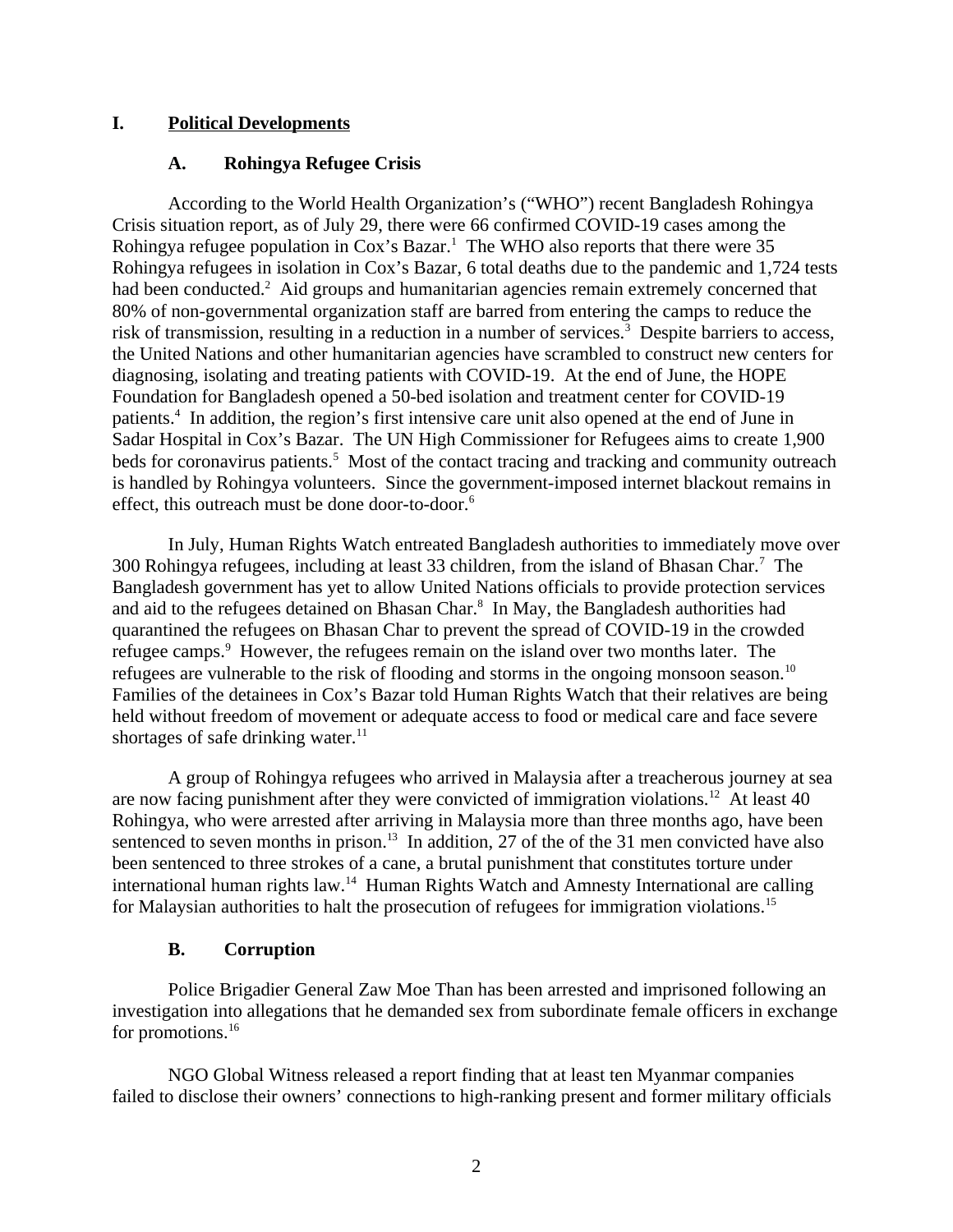and armed groups.<sup>17</sup> The report reviewed companies in the extractive industries sector,<sup>18</sup> which has been criticized for its violence, corruption and lack of transparency.<sup>19</sup>

## <span id="page-2-2"></span>**C. International Community / Sanctions**

On July 6, the UK government imposed sanctions on Myanmar's commander-in-chief, Senior General Min Aung Hlaing, and deputy commander-in-chief, Vice Senior General Soe Win, for their involvement in the "systematic and brutal violence against the Rohingya people and other ethnic minorities."<sup>20</sup> These sanctions, imposed under the United Kingdom's powerful new sanctions regime, marks the first time the UK has issued sanctions under a UK-only sanctions regime. $21$ 

The European Commission (the "Commission") has requested that the Burmese government provide a written response on its efforts to improve human and labor rights standards by mid-September.<sup>22</sup> Due to the COVID-19 pandemic, the Commission postponed a scheduled monitoring mission to Myanmar to review the human rights situation.<sup>23</sup> The Commission is currently considering whether to trigger a six-month review process on whether to strip Myanmar of its "Everything But Arms" status—Myanmar's current "Everything But Arms" status allows all imports except armaments from Myanmar to the European Union ("EU") to be duty-free and quota-free.<sup>24</sup>

The EU's outgoing ambassador to Myanmar, Kristian Schmidt, urged the Burmese government to release the report Myanmar submitted to the International Court of Justice, stressing that transparency is "key to the healing process."<sup>25</sup> The United Nations Special Rapporteur on Human Rights also identified shortcomings with Myanmar's actions, noting the problematic procedures to close the Internally Displaced Persons camps in Rakhine State.<sup>26</sup>

On July 18, George Sibley, Chargé d'Affaires at the U.S. Embassy in Myanmar condemned China's foreign policy in Myanmar, accusing China of undermining Myanmar's sovereignty and exploiting Myanmar's natural resources. Sibley also drew parallels between China's actions in the South China Sea and its actions in Myanmar.<sup>27</sup> In response, the Chinese Embassy called the U.S.'s actions hypocritical and accused the U.S. of acting with an "outdated Cold War mindset."<sup>28</sup> China also criticized the U.S. for failing to send assistance to Myanmar during the COVID-19 pandemic. $^{29}$ 

# **II. Civil and Political Rights**

## <span id="page-2-1"></span><span id="page-2-0"></span>**A. Freedom of Speech, Assembly and Association**

The Tatmadaw announced its plans to prosecute protest leaders in connection with a demonstration held in Kyaukme, northern Shan State.<sup>30</sup> The demonstration called for justice against perpetrators of military violence after several civilian deaths in the area. According to the Tatmadaw, the protestors will be charged with violating Article 19 of the Peaceful Demonstration Act and Article 18 of the Anti-Contagious Disease Law.<sup>31</sup> Sai Yawd Leun of the Shan Human Rights Foundation criticized the impending prosecution, noting, "The Tatmadaw needs to take responsibility for the victims but the Tatmadaw has failed to do this again. The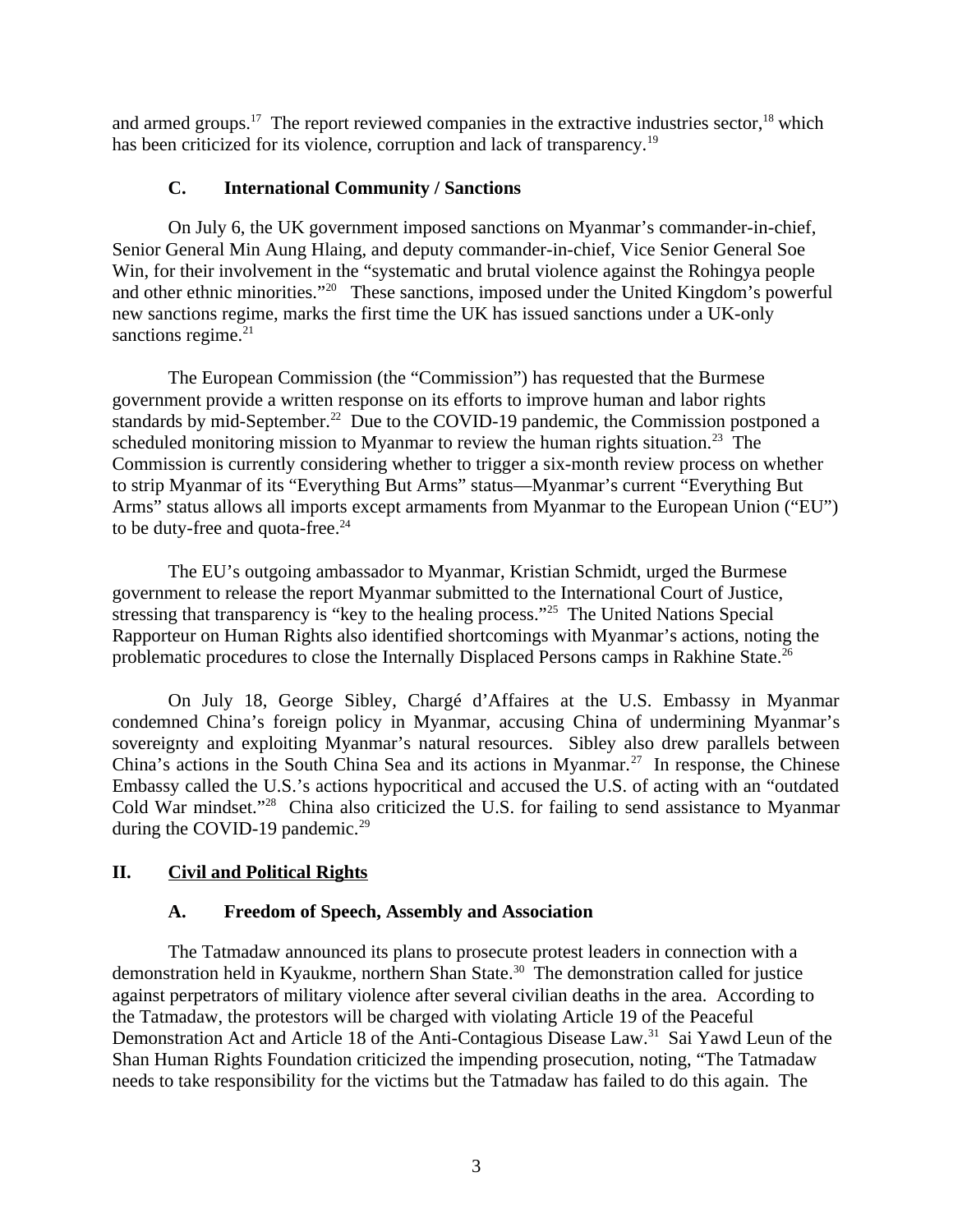Tatmadaw has yet to see that is guilty…I think it is intentional, they are threatening people. They are creating fear in people."<sup>32</sup>

Two members of the Coral Child New Generation Youth Group were arrested and charged on July 13 for violating Article 19 of the Peaceful Assembly Law.<sup>33</sup> The youths had organized a gathering at the entrance to Kyuakphyu Township to observe the one-year anniversary of the internet blackout in Rakhine and Paletwa Township in Chin State, demanding that the internet blackout be lifted. $34$  Relatedly, members of a different youth group were arrested under the Peaceful Assembly Law for gathering at the Ramree town entrance in protest of the ongoing internet blackout.<sup>35</sup> Additionally, two student leaders from the Rakhine Students' Union (Yangon Universities) were sentenced to one month in prison under Article 19 of the Peaceful Assembly Law.<sup>36</sup> The two students were charged with protesting the internet ban. A member of the Rakhine Students' Union commented, "We are not happy about this at all. The internet has been blocked in Rakhine for more than a year. It is a violation of human rights. Students in the area can't attend online courses…this is why we had to protest."<sup>37</sup>

Athan, a freedom of expression group, released a statement on July 16 revealing a variety of statistics involving freedom of expression in Myanmar, including that in the first four years of the National League for Democracy government's five year term more than 1,050 people faced charges that infringed upon their free speech.<sup>38</sup> One Athan researcher stated, "As a government that is claiming to be on the democratic path, the government's oppression of the public's freedom of expression shows what it does runs counter to what it says."<sup>39</sup>

# <span id="page-3-2"></span>**B. Freedom of the Press and Censorship**

With bans on public gatherings due to the COVID-19 pandemic, attention has shifted to Facebook as a primary forum for discourse in the upcoming November elections.<sup>40</sup> However, given official rules forbidding "campaign activity" more than 60 days before the election, there is uncertainty surrounding how the government will police electronic discourse. Because many political parties regularly post on Facebook outside of election season, it remains unclear how policymakers will distinguish between normal activity and "campaign activity."<sup>41</sup> There are also questions around how the government will enforce spending on political ads and "Facebook boosts" for party webpages—the latter have already been outlawed by the government, but as a practical matter, electronic enforcement poses unique challenges.

# **III. Economic Development**

# <span id="page-3-1"></span><span id="page-3-0"></span>**A. Economic Development—Legal Framework, Foreign Investment**

India's prime minister confirmed that ONGC Videsh Ltd, the overseas arm of Indian national oil company, Oil and Natural Gas Corporation Ltd, will invest more than US\$121 million to drill new development wells to produce more gas off the coast of Rakhine State. $42$ ONGC Videsh has already invested US\$722 million in Shwe. The project is being developed by a consortium of six companies led by South Korea's POSCO International, which owns a 51% stake. The other investors are ONGC, which currently owns a 17% stake, Myanmar Oil and Gas Enterprise with a 15% stake, as well as Gas Authority of India and Korean Gas Corporation, each of which holds a 8.5% stake.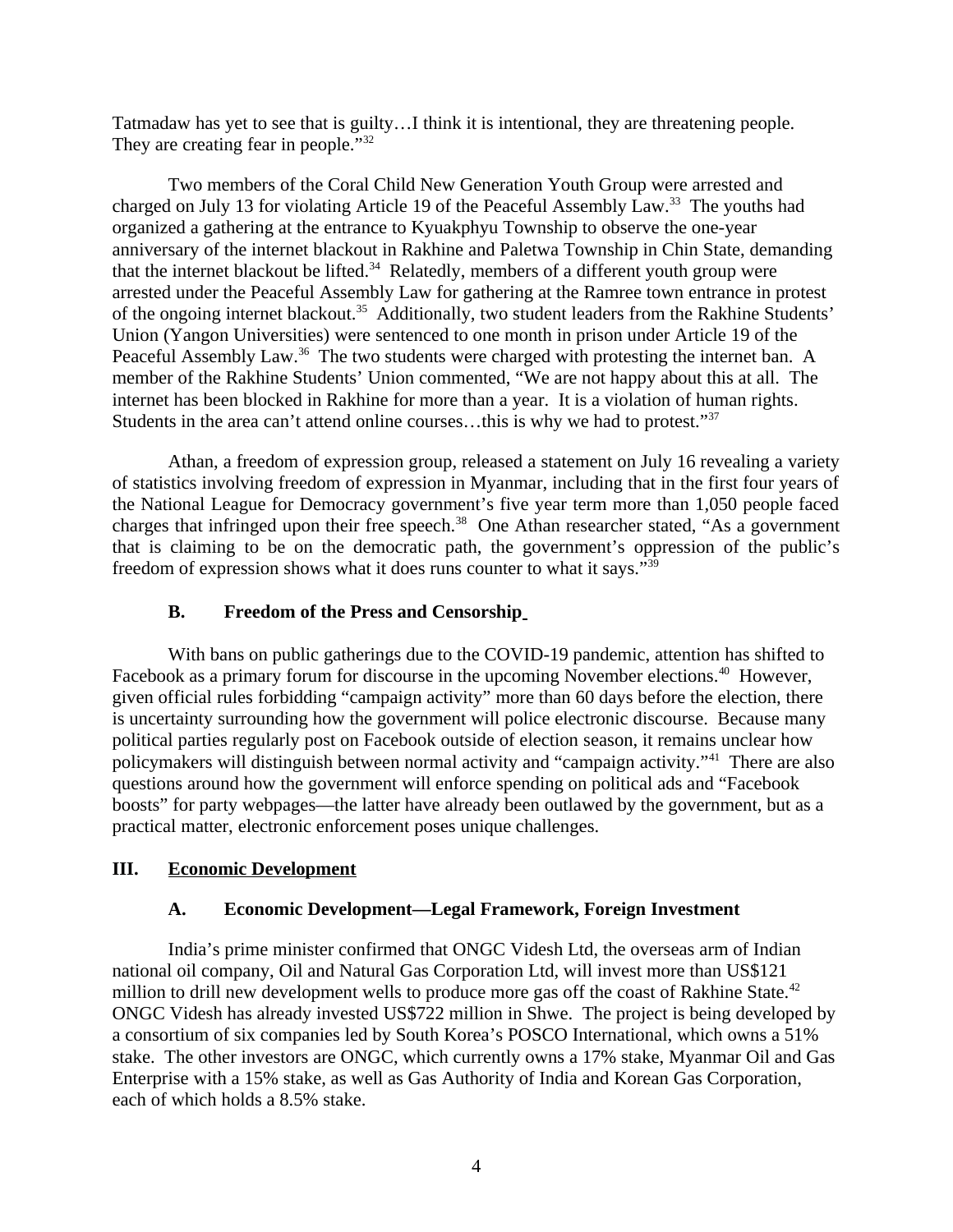The Myanmar government may request that its international development partners provide funds to build key infrastructure in the country during fiscal year 2020 to 2021.<sup>43</sup> During the Assembly of the Union, Kyaw Linn, the Deputy Minister of Construction, proposed that Myanmar take a loan of US\$483.8 million from the Asian Development Bank ("ADB") to build the Bago-Kyaikhto highway. According to the Deputy Minister, this project will connect the country via the Bago-Thanlyin road, Yangon outer ring road, Hanthawaddy International Airport and Yangon-Mandalay highway. If approved, construction can begin in the next fiscal year and will be completed within a period of seven to eight years.

On July 29, Myanmar unveiled two major new infrastructure projects during the Myanmar-Japan Investment Dialogue Forum, according to the Ministry of Investment and Foreign Economic Relations.<sup>44</sup> The Myanmar government announced a special economic zone ("SEZ") to be built in Mon State and an industrial park to be built in western Yangon.<sup>45</sup> The new SEZ will connect the Indian and Pacific oceans, linking the Thilawa SEZ to Da Nang in Vietnam via the Greater Mekong Sub-Region East-West Economic Corridor.<sup>46</sup> The Myanmar government also approved a US\$483.8 million (660 billion kyats) loan from ADB for an expressway that is part of the international East-West Economic Corridor.<sup>47</sup> The project hopes to link Vietnam's port of Da Nang and Thilawa port in Yangon, passing through Laos, Cambodia and Thailand.<sup>48</sup> The approved 62 km Bago-Kyaikhto Expressway Project will connect Bago Region and Mon State, with the Ministry of Construction taking responsibility.<sup>49</sup>

# <span id="page-4-1"></span>**B. Economic Development—Infrastructure, Major Projects**

On July 24, the Union Parliament approved a plan to seek US\$180 million (243.7 billion kyats) in funding from the ADB for the Yangon City Water Resilience Project, which aims to strengthen the security of Yangon City's water supply.<sup>50</sup> The five-year project will be implemented in Hlegu Township from December this year through December 2025. It will include construction of an intake structure at Ngamoeyeik Reservoir, a pumping station and a pipeline, among other features.<sup>51</sup>

On July 27, Myanmar's Union Parliament approved a US\$171.27 million (232 billion kyats) loan for its Accelerated Rural Electrification Project from ADB to improve access to the national grid in four areas with the least access to electricity.<sup>52</sup> The ADB loan will be used for the electrification of 400,300 households in 2,815 villages in Kayin State and Ayeyarwady, Magwe and Bago regions, according to the Ministry of Electricity and Energy.<sup>53</sup> The seven-year project is due to start in 2021.

# <span id="page-4-0"></span>**C. Land Seizure**

Residents in northwest Myanmar are concerned about the recent approval of plans for a large Chinese-backed copper mining exploration operation.<sup>54</sup> In addition to environmental concerns, residents are worried about the possibility of increased land seizures as a result of the mining operation, heightened by recent experience with other mining activities backed by the Chinese.<sup>55</sup>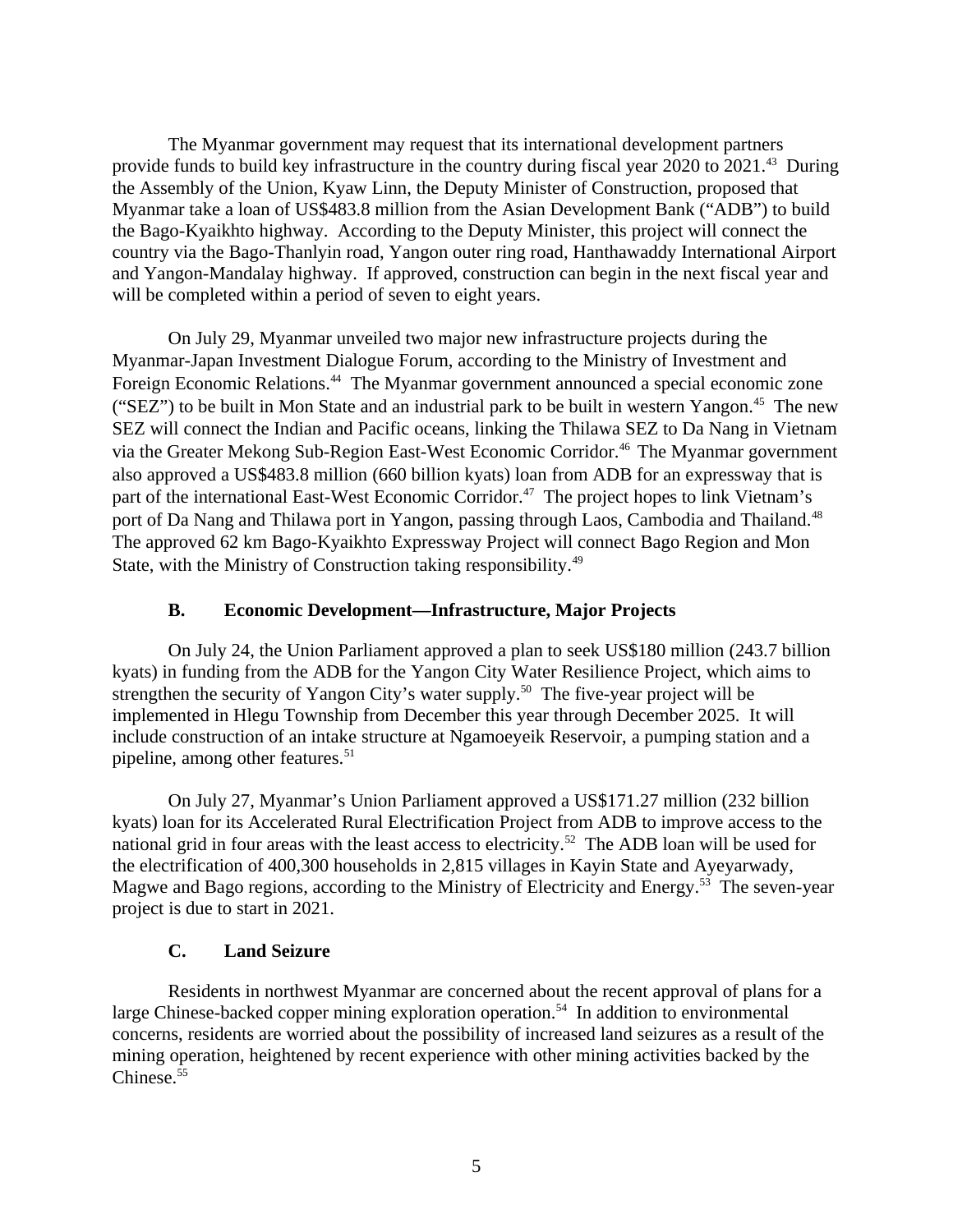Meanwhile in the Sagaing Region, the Defense Ministry indicated that it has no plan to return land confiscated in 1999 for a sugar mill project nor to give additional compensation to the land's original owners.<sup>56</sup> The farmers argue that they "neither received appropriate compensation nor were they given land elsewhere."<sup>57</sup> A 2017 survey found that there were "100 acres of spare land on the compound" and that the land was "leased out to tenants and for fishing."<sup>58</sup> The Committee for Scrutinizing Confiscated Farmlands and Other Lands that conducted the survey asked that the unused land be returned to the original farmers and that other farmers who had land confiscated that could not be returned be given additional compensation.<sup>59</sup> The Defense Ministry pushed back on the Committee and farmers, claiming that the compensation awarded at the time of the initial confiscation was fair and that there is currently "no spare land because an ethanol plant, staff quarters, roads, sugarcane plantations and beans and pluses plantations are taking up land in the compound."<sup>60</sup>

In the south of the country, Dagon University opposed the transfer of approximately 50 hectares of land for use in a housing project for retired government workers. $61$  The responsible government ministry claimed that the land was unused, and so had sought its return to the government. $62$  However, the University argued that the land was not unused as they had a plan for its use, but that that plan was on hold due to budgetary delays. $63$ 

## **IV. Peace Talks and Ethnic Violence**

### <span id="page-5-1"></span><span id="page-5-0"></span>**A. Ethnic Violence**

Thirty-six Shan civil society organizations ("CSOs") have called for punitive action against Myanmar military personnel who allegedly killed a civilian and injured two others in Kyaukme Township in northern Shan State in late June.<sup>64</sup> The CSOs released a joint statement demanding that the case against the soldiers be tried in a civilian court rather than a court martial.<sup>65</sup> According to the joint statement, government troops forced local resident Sai Maung to serve as a guide to Pan Kin Village during fighting with the Restoration Council of Shan State in Kyaukme Township on June  $29^{6}$  Sai Maung said the soldiers beat him.<sup>67</sup> Upon arrival in Pan Kin, the troops allegedly fired at villagers' houses, killing a 60-year-old man and injuring a 55-year-old woman.<sup>68</sup> Local residents also said they witnessed the Myanmar military shooting in Pan Kin.<sup>69</sup> The four parliamentarians representing Kyaukme Township in the Shan State and Union parliaments also filed complaints with the Myanmar National Human Rights Commission, the President's Office and the National Reconciliation and Peace Center, asking for an investigation into the killing.<sup>70</sup> The Myanmar military has contacted local authorities in Kyaukme and said it will investigate the case. $71$ 

A village head from Chin State's Paletwa Township was found dead after he was abducted more than one month ago by the Arakan Army ("AA"), said Khumi Affairs Coordination Council.<sup>72</sup> He was last seen on June 5 by his relatives when he left his village to buy rice.<sup>73</sup> The village is surrounded by forest on the western bank of the Kaladan River and lies close to Kyauktaw Township in Rakhine State.<sup>74</sup> His body was found in a valley, which approximately a day's walk from Tone Ma Wa.<sup>75</sup> According to a relative, the body was disfigured and the man's elder brother identified the body by looking at the clothes, body shape and face.<sup>76</sup>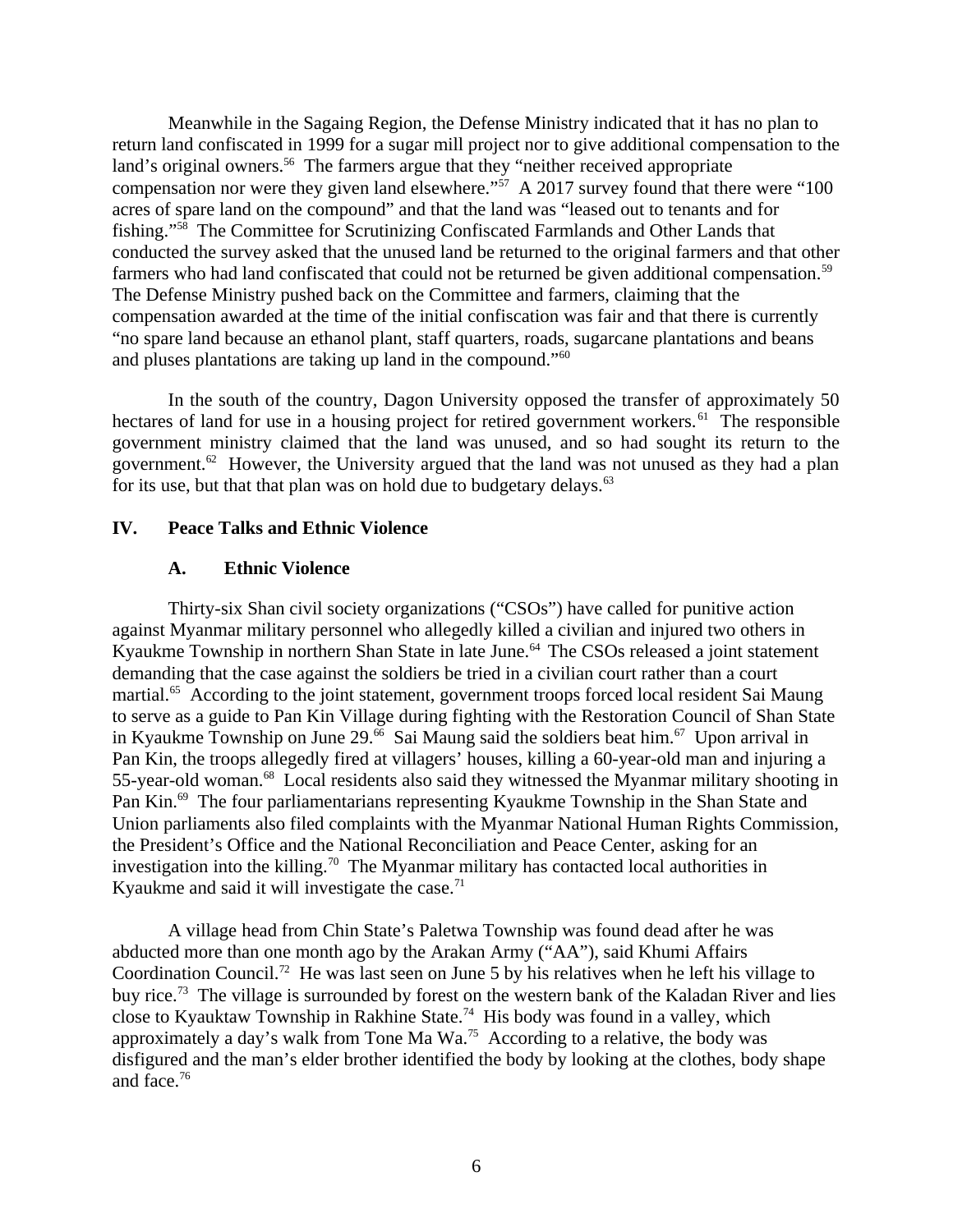### <span id="page-6-0"></span>**B. Peace Talks**

Senior government ministers met in Nay Pyi Taw on June 30 to begin preparing for the fourth session of the Union Peace Conference  $-21<sup>st</sup>$  Century Panglong, which will be held August 12-14.<sup>77</sup> The talks between the 10 ethnic armed groups that have signed the Nationwide Ceasefire Agreement ("NCA") and the government are aimed at ending the country's seven decades of armed conflict and reviving the national peace process.<sup>78</sup> The third session of the conference held in July 2018 ended without any agreements, as both sides refused to discuss the contentious issues of implementing the NCA and the basic principles of a federation.<sup>79</sup> The upcoming conference will be smaller than usual in compliance with regulations aimed at preventing the spread of COVID-19.<sup>80</sup>

The NCA signatory ethnic armed groups are pushing for the right to write their own constitutions under the principles of federation to be discussed at the Union Peace Conference.<sup>81</sup> In March, Salai Lian Hmung Sakhon, vice chair of the Union Peace Dialogue Joint Commission, said the Tatmadaw agreed to the proposal as long as it does not contravene the 2008 Constitution.<sup>82</sup>

The government has not yet invited the Northern Alliance, comprising the AA, Ta'ang National Liberation Army, Myanmar National Democratic Alliance Army and Kachin Independence Army, to attend the fourth Union Peace Conference.<sup>83</sup> The Northern Alliance attended the third Panglong Conference in July 2018 as observers.<sup>84</sup> However, the government declared the AA a terrorist organization on March 23 and an AA attack on a police vehicle in Rathedaung Township on June 23 killed four police officers and their civilian driver, prompting retaliatory attacks by the Tatmadaw.<sup>85</sup>

The Tatmadaw said there have been fewer clashes with the NCA signatory ethnic armed groups because of the intervention of the Joint Ceasefire Monitoring Committee.<sup>86</sup> Lieutenant General Yar Pyae, chair of the committee, said the ceasefire monitoring body had reduced fighting, regulated the extraction of natural resources and cut the production of illegal drugs in conflict zones.<sup>87</sup> However, Saw Isaac Po, a leader of the Karen National Liberation Army and vice chair of the committee, said the committee had failed to meet his expectations, noting the difficulty of monitoring the ceasefire. $88$  He also criticized the lack of a mechanism to hold emergency meetings and negotiations between fighting forces.<sup>89</sup>

The Tatmadaw and the NCA signatory ethnic armed groups have agreed to appoint civilian ceasefire monitors to the Joint Ceasefire Monitoring Committee to better prevent armed clashes and to resolve conflicts between fighting parties.<sup>90</sup> Saw Isaac Po said it is crucial that civilians who are the victims of conflicts have a role in monitoring the NCA. $91$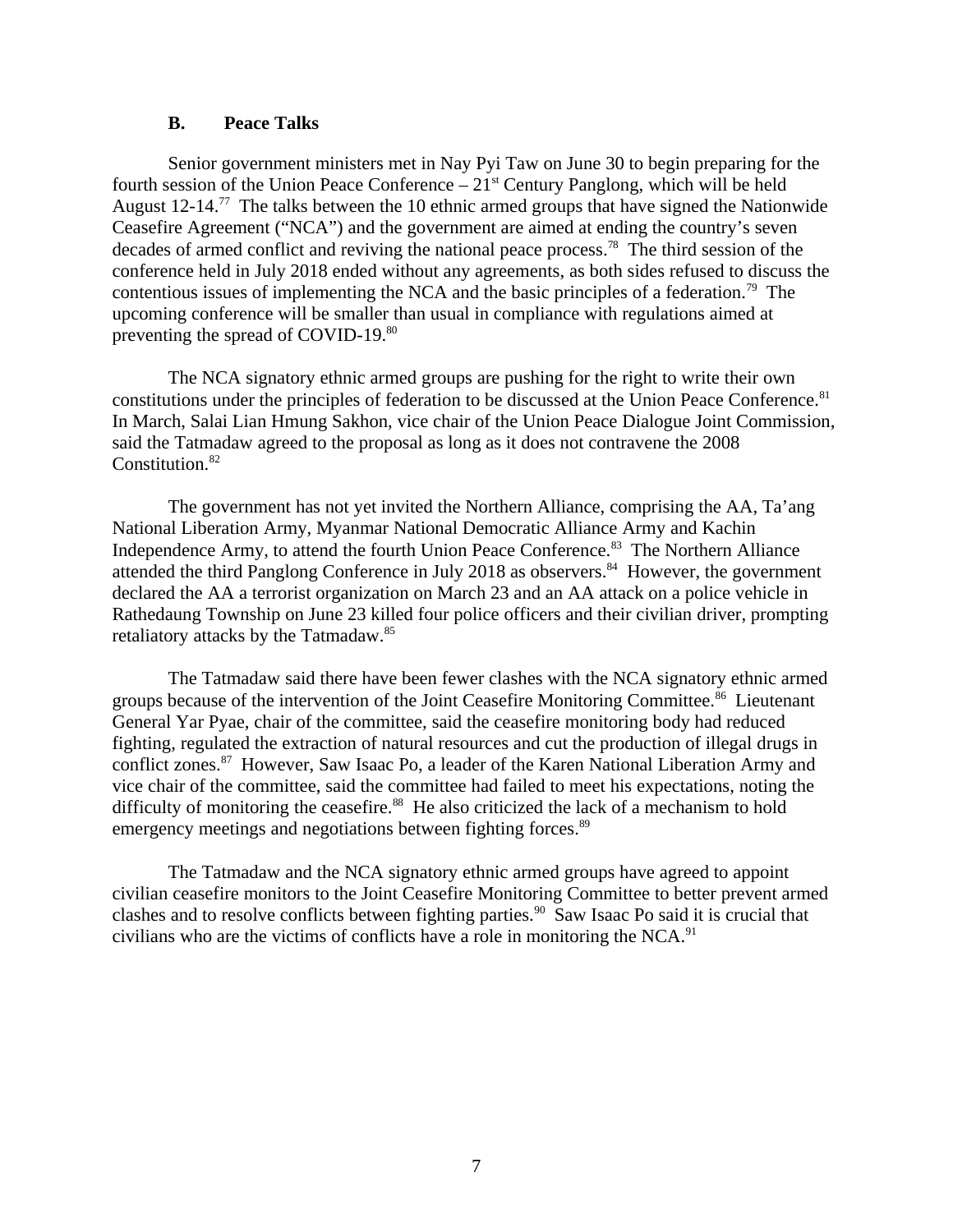<sup>1</sup> World Health Organization, July 29, 2020: [https://www.who.int/docs/default-source/searo/bangladesh/bangladesh---rohingya](https://www.who.int/docs/default-source/searo/bangladesh/bangladesh---rohingya-crisis---pdf-reports/sitreps/sitreps-2020/who-cox-s-bazar-sitrep-16.pdf?sfvrsn=98ec8d21_2)[crisis---pdf-reports/sitreps/sitreps-2020/who-cox-s-bazar-sitrep-16.pdf?sfvrsn=98ec8d21\\_2.](https://www.who.int/docs/default-source/searo/bangladesh/bangladesh---rohingya-crisis---pdf-reports/sitreps/sitreps-2020/who-cox-s-bazar-sitrep-16.pdf?sfvrsn=98ec8d21_2)

2 *Id*. <sup>3</sup> Business Insider, July 22, 2020: [https://www.businessinsider.com/coronavirus-coxs-bazar-bangladesh-rohingya-muslim-refugee](https://www.businessinsider.com/coronavirus-coxs-bazar-bangladesh-rohingya-muslim-refugee-camp-2020-7)[camp-2020-7.](https://www.businessinsider.com/coronavirus-coxs-bazar-bangladesh-rohingya-muslim-refugee-camp-2020-7)

4 *Id.*

5 *Id*.

6 *Id*.

<sup>7</sup> Human Rights Watch, July 9, 2020: [https://www.hrw.org/news/2020/07/09/bangladesh-move-rohingya-dangerous-silt-island.](https://www.hrw.org/news/2020/07/09/bangladesh-move-rohingya-dangerous-silt-island) 8 *Id.*

<sup>9</sup> Human Rights Watch, May 5, 2020: <u>https://www.hrw.org/news/2020/05/05/bangladesh-rohingya-refugees-risky-covid-19-</u> [quarantine.](https://www.hrw.org/news/2020/05/05/bangladesh-rohingya-refugees-risky-covid-19-quarantine)

<sup>10</sup> Human Rights Watch, July 9, 2020: [https://www.hrw.org/news/2020/07/09/bangladesh-move-rohingya-dangerous-silt-island.](https://www.hrw.org/news/2020/07/09/bangladesh-move-rohingya-dangerous-silt-island) <sup>11</sup> *Id.*

<sup>12</sup> The Guardian, July 21, 2020: [https://www.theguardian.com/global-development/2020/jul/21/rohingya-face-cruel-caning-sentence](https://www.theguardian.com/global-development/2020/jul/21/rohingya-face-cruel-caning-sentence-in-malaysia-as-hostility-to-refugees-grows)[in-malaysia-as-hostility-to-refugees-grows.](https://www.theguardian.com/global-development/2020/jul/21/rohingya-face-cruel-caning-sentence-in-malaysia-as-hostility-to-refugees-grows)

<sup>13</sup> Human Rights Watch, July 22, 2020: [https://www.hrw.org/news/2020/07/22/malaysia-stop-treating-rohingya-refugees-criminals.](https://www.hrw.org/news/2020/07/22/malaysia-stop-treating-rohingya-refugees-criminals)  $^{14}$  *Id*.

<sup>15</sup> Amnesty International, July 20, 2020: [https://www.amnesty.org/en/latest/news/2020/07/malaysia-stop-plans-to-cane-rohingya](https://www.amnesty.org/en/latest/news/2020/07/malaysia-stop-plans-to-cane-rohingya-refugees-and-release-those-already-imprisoned/)[refugees-and-release-those-already-imprisoned/.](https://www.amnesty.org/en/latest/news/2020/07/malaysia-stop-plans-to-cane-rohingya-refugees-and-release-those-already-imprisoned/)

16 The Irrawaddy, July 6, 2020: [https://www.irrawaddy.com/news/burma/senior-myanmar-police-officer-jailed-demanding-sex](https://www.irrawaddy.com/news/burma/senior-myanmar-police-officer-jailed-demanding-sex-female-subordinates.html)[female-subordinates.html;](https://www.irrawaddy.com/news/burma/senior-myanmar-police-officer-jailed-demanding-sex-female-subordinates.html) *see also* The Irrawaddy, June 26, 2020: [https://www.irrawaddy.com/news/burma/senior-myanmar-police](https://www.irrawaddy.com/news/burma/senior-myanmar-police-officer-accused-sexual-exploitation-female-officer.html)[officer-accused-sexual-exploitation-female-officer.html.](https://www.irrawaddy.com/news/burma/senior-myanmar-police-officer-accused-sexual-exploitation-female-officer.html)

<sup>17</sup> The Irrawaddy, July 22, 2020: [https://www.irrawaddy.com/news/burma/many-myanmar-mining-firms-fail-name-politically](https://www.irrawaddy.com/news/burma/many-myanmar-mining-firms-fail-name-politically-connected-owners-global-witness.html)[connected-owners-global-witness.html.](https://www.irrawaddy.com/news/burma/many-myanmar-mining-firms-fail-name-politically-connected-owners-global-witness.html)

<sup>18</sup> *Id.*

<sup>19</sup> *Id.*; *see also* The Irrawaddy, July 18, 2020: [https://www.irrawaddy.com/opinion/guest-column/erosion-sovereignty-elsewhere](https://www.irrawaddy.com/opinion/guest-column/erosion-sovereignty-elsewhere-impacts-myanmar-home.html)[impacts-myanmar-home.html;](https://www.irrawaddy.com/opinion/guest-column/erosion-sovereignty-elsewhere-impacts-myanmar-home.html) Global Witness, July 2, 2020: [https://www.globalwitness.org/en/press-releases/jade-mining-disaster](https://www.globalwitness.org/en/press-releases/jade-mining-disaster-should-be-wake-call-myanmar-government/)[should-be-wake-call-myanmar-government/.](https://www.globalwitness.org/en/press-releases/jade-mining-disaster-should-be-wake-call-myanmar-government/)

<sup>20</sup> The Irrawaddy, July 7, 2020: [https://www.irrawaddy.com/news/burma/uk-imposes-sanctions-myanmar-military-chief-deputy](https://www.irrawaddy.com/news/burma/uk-imposes-sanctions-myanmar-military-chief-deputy-abuses-rohingya-others.html)[abuses-rohingya-others.html.](https://www.irrawaddy.com/news/burma/uk-imposes-sanctions-myanmar-military-chief-deputy-abuses-rohingya-others.html)

<sup>21</sup> *Id.*

<sup>22</sup> Myanmar Times, July 10, 2020: [https://www.mmtimes.com/news/eu-postpones-monitoring-mission-asks-myanmar-respond](https://www.mmtimes.com/news/eu-postpones-monitoring-mission-asks-myanmar-respond-september.html)[september.html.](https://www.mmtimes.com/news/eu-postpones-monitoring-mission-asks-myanmar-respond-september.html)

 $\overline{^{23} \text{Id}}$ 

<sup>24</sup> *Id.*

<sup>25</sup> Myanmar Times, July 16, 2020: [https://www.mmtimes.com/news/eu-envoy-stresses-need-address-2017-abuses-rakhine.html.](https://www.mmtimes.com/news/eu-envoy-stresses-need-address-2017-abuses-rakhine.html) <sup>26</sup> *Id.*

<sup>27</sup> The Irrawaddy, July 18, 2020: [https://www.irrawaddy.com/opinion/guest-column/erosion-sovereignty-elsewhere-impacts](https://www.irrawaddy.com/opinion/guest-column/erosion-sovereignty-elsewhere-impacts-myanmar-home.html)[myanmar-home.html.](https://www.irrawaddy.com/opinion/guest-column/erosion-sovereignty-elsewhere-impacts-myanmar-home.html)

 $\frac{28}{28}$  Myanmar Times, July 20, 2020: [https://www.mmtimes.com/news/us-china-accuse-each-other-over-policy-myanmar.html.](https://www.mmtimes.com/news/us-china-accuse-each-other-over-policy-myanmar.html)

<sup>29</sup> *Id.*

<sup>30</sup> Burma News International, July 14, 2020: [https://www.bnionline.net/en/news/military-prosecute-protesters-kyaukme.](https://www.bnionline.net/en/news/military-prosecute-protesters-kyaukme)

<sup>31</sup> *Id*.

<sup>32</sup> *Id*.

<sup>33</sup> Burma News International, July 14, 2020: [https://www.bnionline.net/en/news/two-youth-arrested-and-charged-under-peaceful](https://www.bnionline.net/en/news/two-youth-arrested-and-charged-under-peaceful-assembly-law-kyuakphyu)[assembly-law-kyuakphyu.](https://www.bnionline.net/en/news/two-youth-arrested-and-charged-under-peaceful-assembly-law-kyuakphyu)

 $\overline{\overline{\phantom{a}^{34}}\,Id.}$ 

<sup>35</sup> *Id*.

<sup>36</sup> Burma News International, July 26, 2020: [https://www.bnionline.net/en/news/rakhine-students-jailed-protesting-internet-ban.](https://www.bnionline.net/en/news/rakhine-students-jailed-protesting-internet-ban) <sup>37</sup> *Id*.

<sup>38</sup> Burma News International, July 18, 2020: [https://www.bnionline.net/en/news/advocacy-group-reports-freedom-expression](https://www.bnionline.net/en/news/advocacy-group-reports-freedom-expression-disappointment-under-nld)[disappointment-under-nld.](https://www.bnionline.net/en/news/advocacy-group-reports-freedom-expression-disappointment-under-nld)

 $\overline{\frac{39}{}}$ *Id.* 

40 Myanmar Now, June 30, 2020: [https://myanmar-now.org/en/news/facebook-shaping-up-as-main-election-battleground-in-covid-](https://myanmar-now.org/en/news/facebook-shaping-up-as-main-election-battleground-in-covid-19-era)[19-era.](https://myanmar-now.org/en/news/facebook-shaping-up-as-main-election-battleground-in-covid-19-era)

 $41$  *Id.* 

<sup>42</sup> The Myanmar Times, July 6, 2020: [https://www.mmtimes.com/news/indias-ongc-raises-investment-shwe-gas-project.html.](https://www.mmtimes.com/news/indias-ongc-raises-investment-shwe-gas-project.html)

<sup>43</sup> The Myanmar Times, July 20, 2020: [https://www.mmtimes.com/news/myanmar-govt-proposes-borrowing-adb-key](https://www.mmtimes.com/news/myanmar-govt-proposes-borrowing-adb-key-infrastructure.html)[infrastructure.html.](https://www.mmtimes.com/news/myanmar-govt-proposes-borrowing-adb-key-infrastructure.html)

<sup>44</sup> The Irrawaddy, August 1, 2020: [https://www.irrawaddy.com/business/business-roundup/irrawaddy-business-roundup-29.html.](https://www.irrawaddy.com/business/business-roundup/irrawaddy-business-roundup-29.html) <sup>45</sup> *Id.*

<sup>46</sup> *Id.*

<sup>47</sup> The Irrawaddy, July 30, 2020: [https://www.irrawaddy.com/news/burma/myanmar-mps-approve-adb-loan-mekong-corridor](https://www.irrawaddy.com/news/burma/myanmar-mps-approve-adb-loan-mekong-corridor-highway.html)[highway.html.](https://www.irrawaddy.com/news/burma/myanmar-mps-approve-adb-loan-mekong-corridor-highway.html)

 $\overline{\overset{48}{16}}\, \overline{\overset{1}{Id}}$ . <sup>49</sup> *Id.*

<sup>50</sup> The Irrawaddy, July 27, 2020: [https://www.irrawaddy.com/news/burma/myanmar-parliament-approves-180-million-adb-loan](https://www.irrawaddy.com/news/burma/myanmar-parliament-approves-180-million-adb-loan-request-yangon-water-supply.html)[request-yangon-water-supply.html.](https://www.irrawaddy.com/news/burma/myanmar-parliament-approves-180-million-adb-loan-request-yangon-water-supply.html)

 $\overline{51}$ *Id.*